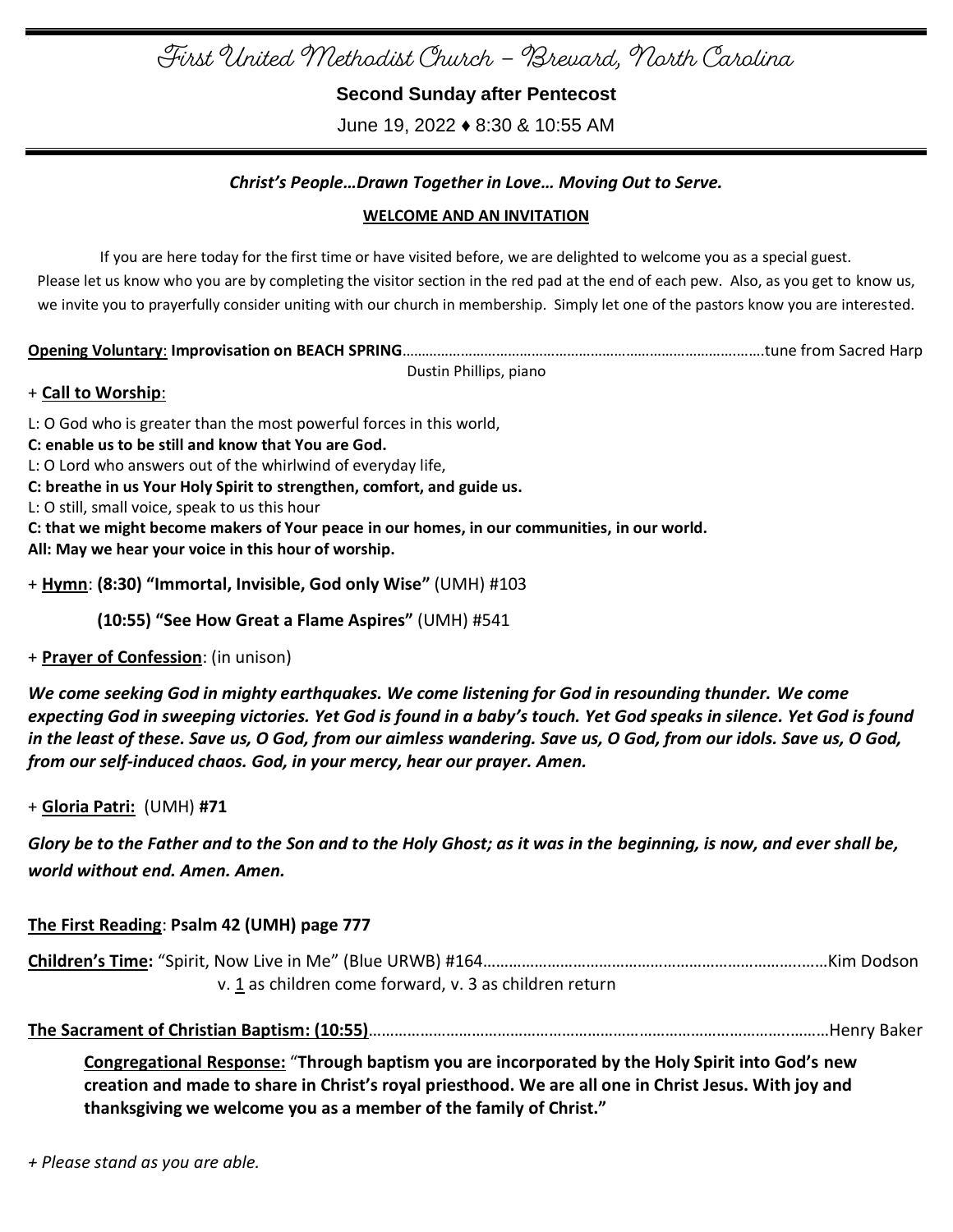**The Second Reading**: **1 Kings 19:1-15**

| Chancel Choir |  |
|---------------|--|

**Message**: **"What's That Sound?"**…………………………………………………………………..................................................... Rev. Dr. Scott Baker

**+ Hymn (10:55): "Spirit of God, Descend Upon My Heart" (UMH) #500 sts. 1,2,4,5**

**+ Affirmation of Faith: "The Apostles' Creed" (UMH) #881**

**I believe in God the Father Almighty, maker of heaven and earth; and in Jesus Christ his only Son our Lord: who was conceived by the Holy Spirit, born of the Virgin Mary, suffered under Pontius Pilate, was crucified, dead, and buried: the third day he rose from the dead; he ascended into heaven, and sitteth at the right hand of God the Father Almighty; from thence he shall come to judge the quick and the dead. I believe in the Holy Spirit, the holy catholic church, the communion of saints, the forgiveness of sins, the resurrection of the body, and the life everlasting. Amen.**

### **Prayers of the People & The Lord's Prayer**:

**Our Father, who art in heaven, hallowed be thy name. Thy kingdom come, thy will be done on earth as it is in heaven. Give us this day our daily bread. And forgive us our trespasses, as we forgive those who trespass against us. And lead us not into temptation, but deliver us from evil. For thine is the kingdom, and the power, and the glory, forever. Amen.**

#### **Our Offering to God**

**Offertory**: **"In the Sweet By and By"**........................................................................................................................... arr. Mark Hayes

+ **Doxology**: (UMH) **#94** 

*Praise God, from whom all blessings flow; praise God, all creatures here below: Alleluia! Alleluia! Praise God, the source of all our gifts! Praise Jesus Christ, whose power up-lifts! Praise the Spirit, Holy Spirit! Alleluia! Alleluia! Alleluia!* 

### + **Prayer of Thanksgiving**

+ **Hymn**: **"Holy, Holy, Holy"** (UMH) **#64**

+ **Dismissal with Blessing**

+ **FUMC Vision Chant and Choral Benediction:** (The congregation is invited to sing the chant): "**Christ's people; drawn together in love. Christ's people; moving out to serve."**

+ **Closing Voluntary**: **"Praise God from Whom All Blessings Flow"**...................................................................................J. Pachelbel

#### **SERVING IN WORSHIP TODAY:**

**Sr. Pastor**: Rev. Mike Holder **Minister of Christian Education:** Rev. Kimberlee Dodson **Minister of Pastoral Care & Older Adults:** Rev. Kerry B. Purselle **Organist / Director of Music:** Timothy Shepard ♦ **Accompanist:** Sarah Lee Myracle ♦ **Chancel Choir Lay Readers**: (8:30) Tom Toering (10:55) Marcy Heath **Greeters**: (8:30) Tom and Margo Toering (10:55) Don and Dee Campbell **Acolytes**: (10:55) **Bible**: Isabella Gibbs; **Candle**: Henry Baker; **Crucifer**: Rebecca Harris **Sunday Childcare Team**: (0-2 years) Jessie Compton and Janet Klepps **Ushers**: (8:30) Dick Purselle (10:55) Dan White, Dianne Krause, Don Campbell and Tad Fogel **Sound**: (8:30) Tom Shetler (10:55) Don Myracle ♦ **Camera:** (10:55) Hank Welter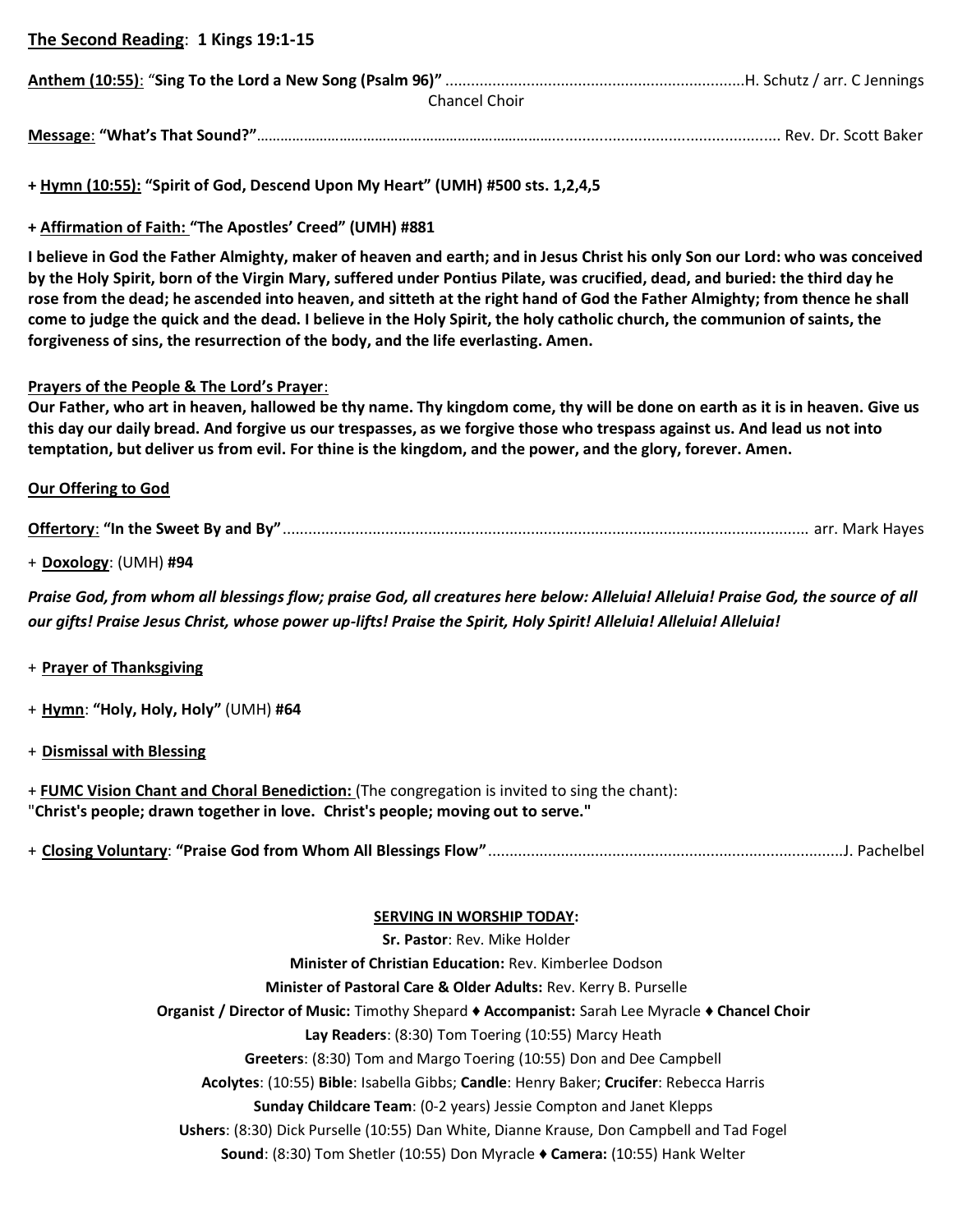# **ANNOUNCEMENTS**

**Our Sunday Bulletin Prayer List** is a partial listing of the many people we pray for every Tuesday at 11:00 am. You are welcome to come to the prayer group on Tuesdays. We will be meeting in the Chapel during June and July. If you or a family member would like to be included on the Prayer List for our Sunday Bulletin, please contact the church office.

Please be in prayer for: **Shannon Allison, Nancy Booth, Shirley Booth, Nancy Cunningham, Sarah Brackney, Jay Hargett, Nicole Hayward, Bill Kahler, Robin Lee, Anne Warner.**

**Sanctuary flowers** are given by Sallee Ballard to the glory of God and as a Happy Birthday to all those born in the month of June.

**Trivia Night, June 24, 6:30 PM:** Everyone is invited to a fun-filled night of friendly trivia competition! You will be divided into teams of four members each where you will confer with each other to come up with the answers to three sets of 20-25 questions. Each set of questions will progress from (1) easy, (2) medium to (3) challenging. Prizes will be awarded to the teams with the highest scores. In case of a tie, there will be a tie-breaker question. You are welcome to bring your own team such as a family of four or perhaps two grandparents and two teenage grandchildren or maybe two couples, or any combination you prefer, or, you can just come as you are and be assigned a team when you arrive. Either way it should be LOTS OF FUN!!! A signup sheet will be in the gathering space!

**M.A.D. Camp is coming!** July 25-29, 2022. The event goes from 9:00am-noon plus Friday evening dinner! For rising Grades 3-9 plus MAD Camp Junior for rising K-2nd Grade. Registration forms are available in the gathering space or on our website. Sign up your children today!!!

How thankful we are for our Children's Sunday School teachers! And how much we hope to keep them! It is our goal to give our teaching teams a break during the summer months that they might choose to return refreshed in the fall. You can help us do this by taking a Sunday or block of Sundays during the summer to teach in one of our classes. In keeping with our Safe Sanctuaries Childcare policy, 2 adults (or 1 adult and one youth, 7<sup>th</sup> grade and up) are needed in each class each week. Materials are available. Thank you for being in ministry with our children! **We need teachers in K-1st and 2nd-5th Grades this Sunday! Please contact Kim if you are available to help. [kdodson@brevardfumc.org](mailto:kdodson@brevardfumc.org) or (828) 553-0283. Thank you!!**

Note: We will also be building our teaching teams for the fall. We design our teams to provide consistency for the children as well as flexibility for the teachers. Please let us know if you would be interested in being on a teaching team in the fall. **Thank you! Thank you! Thank you!**

# **THIS WEEK AT BREVARD FIRST UNITED METHODIST CHURCH**

**Sunday, June 19:** 9:45 AM – Sunday School 10:00 AM – Chancel Choir

**Monday, June 20:** 7:30 AM – Men's Bible Study at Grammy's 2:00 PM – Creation Care

> **Tuesday, June 21:** 11:00 AM – Prayer Group 3:00 PM – Celtic Christianity

**Wednesday, June 22:** 5:00 PM – Praise Band Practice

**Thursday, June 23:** 9:30 AM – Women's Bible Study

> **Friday, June 24:** 7:00 PM – Trivia Night

**Saturday, June 25:** NO EVENTS